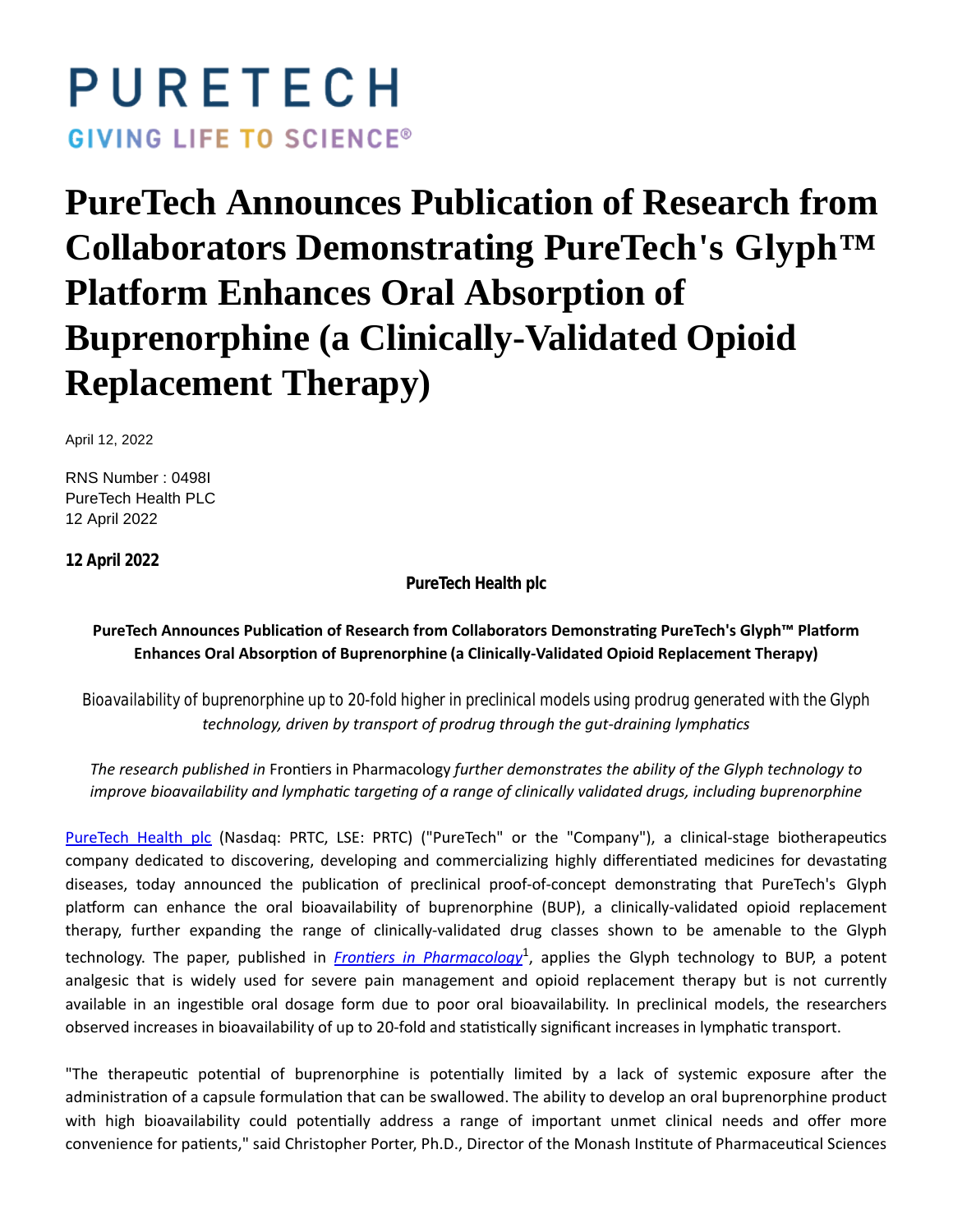at Monash University in Melbourne, lead author of the study and PureTech collaborator. "Results from this study further amplify the breadth of the Glyph delivery technology and its ability to use new chemistry and molecules for versatile applications."

The Glyph technology generates novel orally dosed prodrugs by reversibly linking small molecule drugs to dietary fat molecules. This linkage is designed to channel the drugs directly into the systemic circulation via the lymphatic system, thereby bypassing first-pass liver metabolism which typically degrades many drugs and reduces their systemic exposure. The Glyph technology is being developed to be applicable to a range of clinically validated drugs with poor bioavailability, including neuromodulators such as allopregnanolone (with the clinical-stage therapeutic candidate, LYT-300) or immune modulators that could directly target the mesenteric lymph nodes.

"The research serves as another proof-of-concept for our Glyph platform and how this innovative drug delivery technology can be applied to a range of diseases," said Joseph Bolen, Ph.D., Chief Scientific Officer of PureTech. "This latest research reinforces our commitment to leveraging validated biology to accelerate the development of the Glyph portfolio to improve the oral bioavailability and/or lymphatic targeting of proven drugs."

PureTech's LYT-300 is the first therapeutic candidate generated by the Glyph technology platform to enter the clinic. LYT-300 is an oral formulation of the clinically validated neurosteroid allopregnanolone, in development for the potential treatment of a range of neurological and neuropsychological conditions. An injectable formulation of allopregnanolone is approved by the United States Food and Drug Administration (FDA) for the treatment of postpartum depression as a 60-hour infusion, a method of administration that has inherent limitations. Synthetic oral analogs of allopregnanolone have had variable clinical success, and their comparable activity with natural allopregnanolone remains to be established.

#### **About the Glyph™ Technology Platform**

The Glyph technology is PureTech's synthetic lymphatic-targeting chemistry platform which is designed to employ the lymphatic system's natural lipid absorption and transport process to enable the oral administration of therapeutics. The Glyph technology reversibly links small molecule drugs to dietary fat molecules, creating a novel prodrug. The linked fat molecule re-routes the drug's normal path to the systemic circulation, bypassing the liver and instead moving from the gut into the lymphatic vessels that normally process dietary fats. PureTech believes this technology has the potential to (1) enable direct modulation of the immune system via drug targets present in mesenteric lymph nodes and (2) provide a broadly applicable means of enhancing the bioavailability of orally administered drugs that would otherwise be reduced by first-pass liver metabolism. PureTech is leveraging validated biology to accelerate the development of a Glyph portfolio, prioritizing highly characterized drugs to enhance with the Glyph technology based on the potential value unlocked in improving their oral bioavailability or lymphatic targeting. PureTech's lead Glyph therapeutic candidate, LYT-300 (oral allopregnanolone), is being evaluated in a Phase 1 study, with results expected in the second half of 2022. PureTech has exclusively licensed the Glyph technology platform, which is based on the pioneering research of Christopher Porter, Ph.D., and his research group at the Monash Institute of Pharmaceutical Sciences at Monash University. The Porter Research Group and collaborators have published research in *[FronƟers in](https://www.frontiersin.org/articles/10.3389/fphar.2022.879660/full) Pharmacology, [Nature Metabolism](https://www.nature.com/articles/s42255-021-00457-w)* and the *[Journal of Controlled Release](https://www.sciencedirect.com/science/article/pii/S0168365921000717?via%3Dihub)* supporting the Glyph platform's ability to directly target the lymphatic system with a variety of therapies.

#### **About PureTech Health**

PureTech is a clinical-stage biotherapeutics company dedicated to discovering, developing and commercializing highly differentiated medicines for devastating diseases, including inflammatory, fibrotic and immunological conditions, intractable cancers, lymphatic and gastrointestinal diseases and neurological and neuropsychological disorders, among others. The Company has created a broad and deep pipeline through the expertise of its experienced research and development team and its extensive network of scientists, clinicians and industry leaders. This pipeline, which is being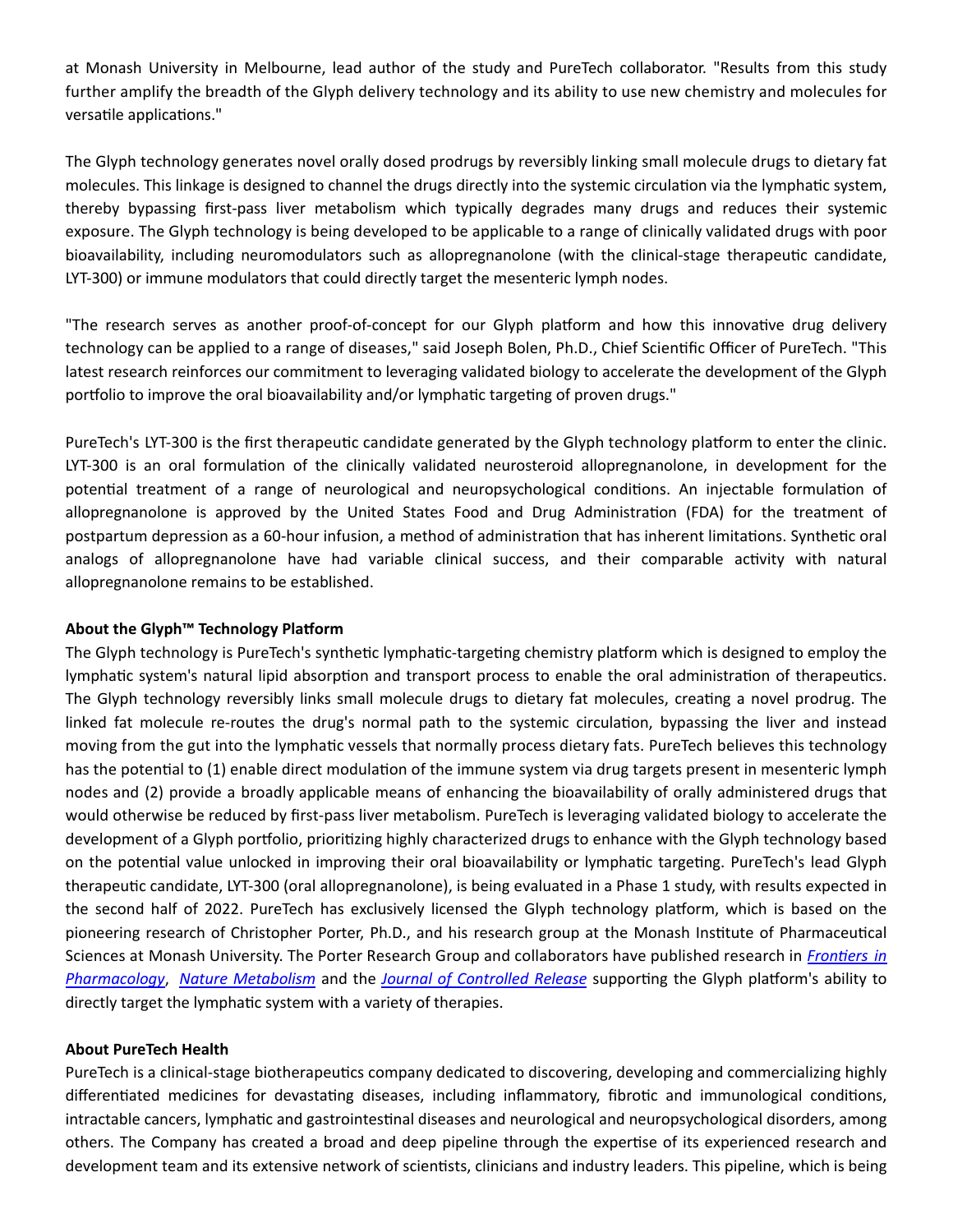advanced both internally and through PureTech's Founded Entities, is comprised of 25 therapeutics and therapeutic candidates, including two that have received both U.S. FDA clearance and European marketing authorization, as of the date of PureTech's most recently filed Half Year Report and corresponding Form 6-K. All of the underlying programs and platforms that resulted in this pipeline of therapeutic candidates were initially identified or discovered and then advanced by the PureTech team through key validation points based on the Company's unique insights into the biology of the brain, immune and gut, or BIG, systems and the interface between those systems, referred to as the BIG Axis.

For more information, visit [www.puretechhealth.com o](http://www.puretechhealth.com/)r connect with us on Twitter @puretechh.

#### **CauƟonary Note Regarding Forward-Looking Statements**

This press release contains statements that are or may be forward-looking statements within the meaning of the Private Securities Litigation Reform Act of 1995. All statements contained in this press release that do not relate to matters of historical fact should be considered forward-looking statements, including without limitation those statements that relate to expectations regarding the potential therapeutic benefits of our therapeutic candidates or platform technologies, our expectations regarding the Glyph platform and PureTech's future prospects, development plans and strategies. The forward-looking statements are based on current expectations and are subject to known and unknown risks, uncertainties and other important factors that could cause actual results, performance and achievements to differ materially from current expectations, including, but not limited to, those risks, uncertainties and other important factors described under the caption "Risk Factors" in our Annual Report on Form 20-F for the year ended December 31, 2020 filed with the SEC and in our other regulatory filings. These forward-looking statements are based on assumptions regarding the present and future business strategies of the Company and the environment in which it will operate in the future. Each forward-looking statement speaks only as at the date of this press release. Except as required by law and regulatory requirements, we disclaim any obligation to update or revise these forward-looking statements, whether as a result of new information, future events or otherwise.

[1] Hu, L., Quach, T., Han, S., Lim, S.F., Senyschyn, D., Trevaskis, N.L., Simpson, J.S., Porter, C.J.H. Self immolative glyceride mimetic prodrugs promote lymphatic transport, avoid first pass metabolism and enhance bioavailability. Angew. Chem. Ind. Ed. (2016) 55, 13700-13705.

**Contact: PureTech** Public Relations [publicrelaƟons@puretechhealth.com](mailto:publicrelations@puretechhealth.com) Investor Relations [IR@puretechhealth.com](mailto:IR@puretechhealth.com)

**EU Media** Ben Atwell, Rob Winder +44 (0) 20 3727 1000 ben.atwell@FTIconsulting.com

**U.S. Media** Nichole Sarkis